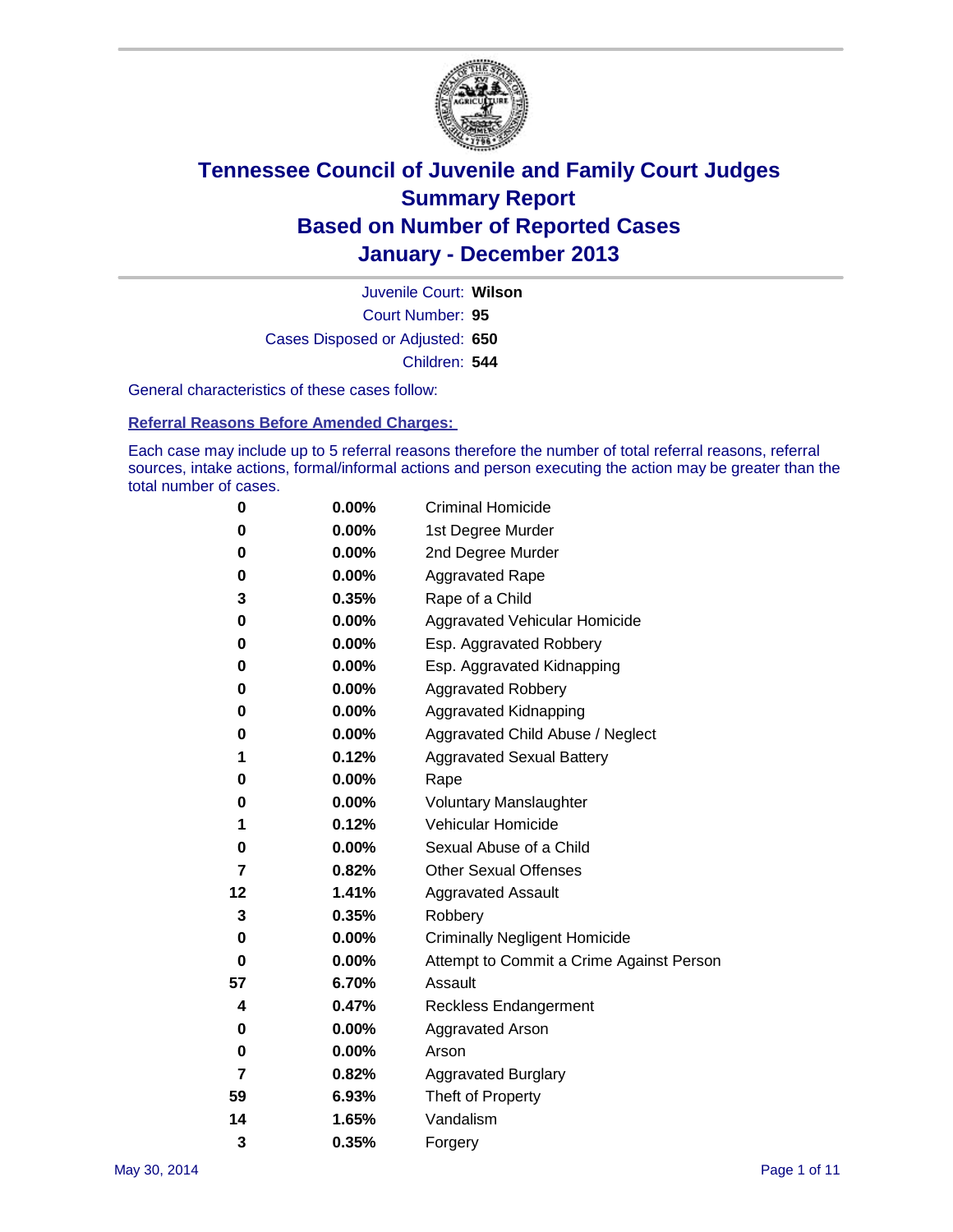

Court Number: **95** Juvenile Court: **Wilson** Cases Disposed or Adjusted: **650** Children: **544**

#### **Referral Reasons Before Amended Charges:**

Each case may include up to 5 referral reasons therefore the number of total referral reasons, referral sources, intake actions, formal/informal actions and person executing the action may be greater than the total number of cases.

| 0           | 0.00%    | <b>Worthless Checks</b>                                     |
|-------------|----------|-------------------------------------------------------------|
| 1           | 0.12%    | Illegal Possession / Fraudulent Use of Credit / Debit Cards |
| 24          | 2.82%    | <b>Burglary</b>                                             |
| 0           | $0.00\%$ | Unauthorized Use of a Vehicle                               |
| 0           | $0.00\%$ | <b>Cruelty to Animals</b>                                   |
| 17          | 2.00%    | Sale of Controlled Substances                               |
| 33          | 3.88%    | Other Drug Offenses                                         |
| 52          | 6.11%    | Possession of Controlled Substances                         |
| 0           | $0.00\%$ | <b>Criminal Attempt</b>                                     |
| 13          | 1.53%    | Carrying Weapons on School Property                         |
| 4           | 0.47%    | Unlawful Carrying / Possession of a Weapon                  |
| 1           | 0.12%    | <b>Evading Arrest</b>                                       |
| 1           | 0.12%    | Escape                                                      |
| 5           | 0.59%    | Driving Under Influence (DUI)                               |
| 46          | 5.41%    | Possession / Consumption of Alcohol                         |
| 7           | 0.82%    | Resisting Stop, Frisk, Halt, Arrest or Search               |
| 0           | $0.00\%$ | <b>Aggravated Criminal Trespass</b>                         |
| 5           | 0.59%    | Harassment                                                  |
| $\mathbf 2$ | 0.24%    | Failure to Appear                                           |
| 1           | 0.12%    | Filing a False Police Report                                |
| 5           | 0.59%    | Criminal Impersonation                                      |
| 51          | 5.99%    | <b>Disorderly Conduct</b>                                   |
| 9           | 1.06%    | <b>Criminal Trespass</b>                                    |
| 4           | 0.47%    | <b>Public Intoxication</b>                                  |
| 0           | 0.00%    | Gambling                                                    |
| 30          | 3.53%    | <b>Traffic</b>                                              |
| $\bf{0}$    | $0.00\%$ | <b>Local Ordinances</b>                                     |
| 4           | 0.47%    | Violation of Wildlife Regulations                           |
| 0           | $0.00\%$ | Contempt of Court                                           |
| 21          | 2.47%    | Violation of Probation                                      |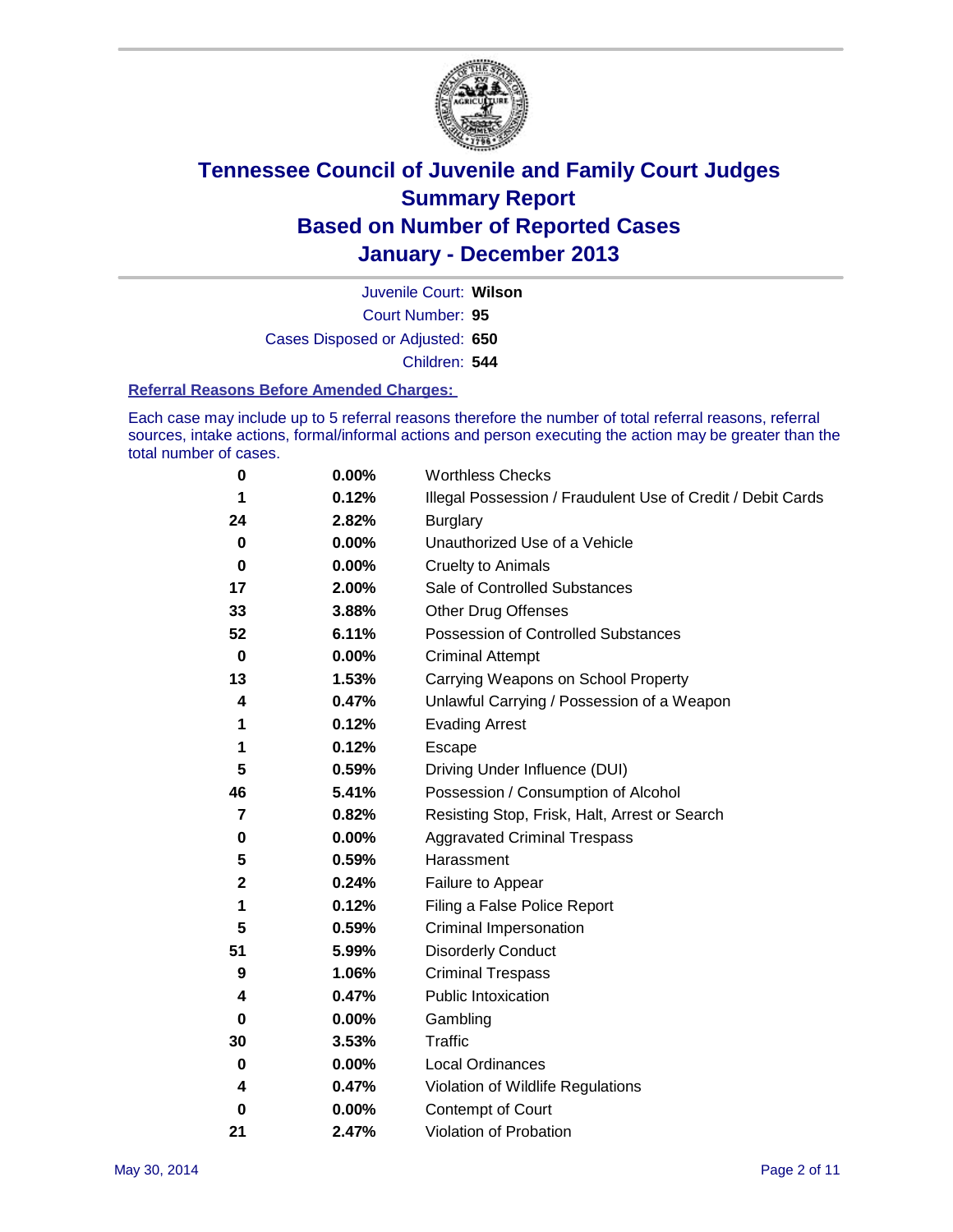

Court Number: **95** Juvenile Court: **Wilson** Cases Disposed or Adjusted: **650** Children: **544**

#### **Referral Reasons Before Amended Charges:**

Each case may include up to 5 referral reasons therefore the number of total referral reasons, referral sources, intake actions, formal/informal actions and person executing the action may be greater than the total number of cases.

| 0<br>$\bf{0}$ | 0.00%<br>0.00% | <b>Child Support</b><br><b>Request for Medical Treatment</b> |
|---------------|----------------|--------------------------------------------------------------|
| 0             | 0.00%          | Paternity / Legitimation                                     |
| 0             | 0.00%          | Visitation                                                   |
| $\bf{0}$      | 0.00%          | Custody                                                      |
| 0             | 0.00%          | <b>Foster Care Review</b>                                    |
| 0             | $0.00\%$       | <b>Administrative Review</b>                                 |
| 0             | 0.00%          | Violation of Informal Adjustment<br><b>Judicial Review</b>   |
| 0<br>0        | 0.00%<br>0.00% | <b>Violation of Pretrial Diversion</b>                       |
| 7             | 0.82%          | <b>Termination of Parental Rights</b>                        |
| 79            | 9.28%          | Dependency / Neglect                                         |
| 0             | $0.00\%$       | <b>Physically Abused Child</b>                               |
| 3             | 0.35%          | Sexually Abused Child                                        |
| 15            | 1.76%          | <b>Violation of Curfew</b>                                   |
| 6             | 0.71%          | Violation of a Valid Court Order                             |
| 62            | 7.29%          | Possession of Tobacco Products                               |
| $\bf{0}$      | $0.00\%$       | Out-of-State Runaway                                         |
| 15            | 1.76%          | In-State Runaway                                             |
| 71            | 8.34%          | Truancy                                                      |
| 45            | 5.29%          | <b>Unruly Behavior</b>                                       |
| 4             | 0.47%          | <b>Violation of Aftercare</b>                                |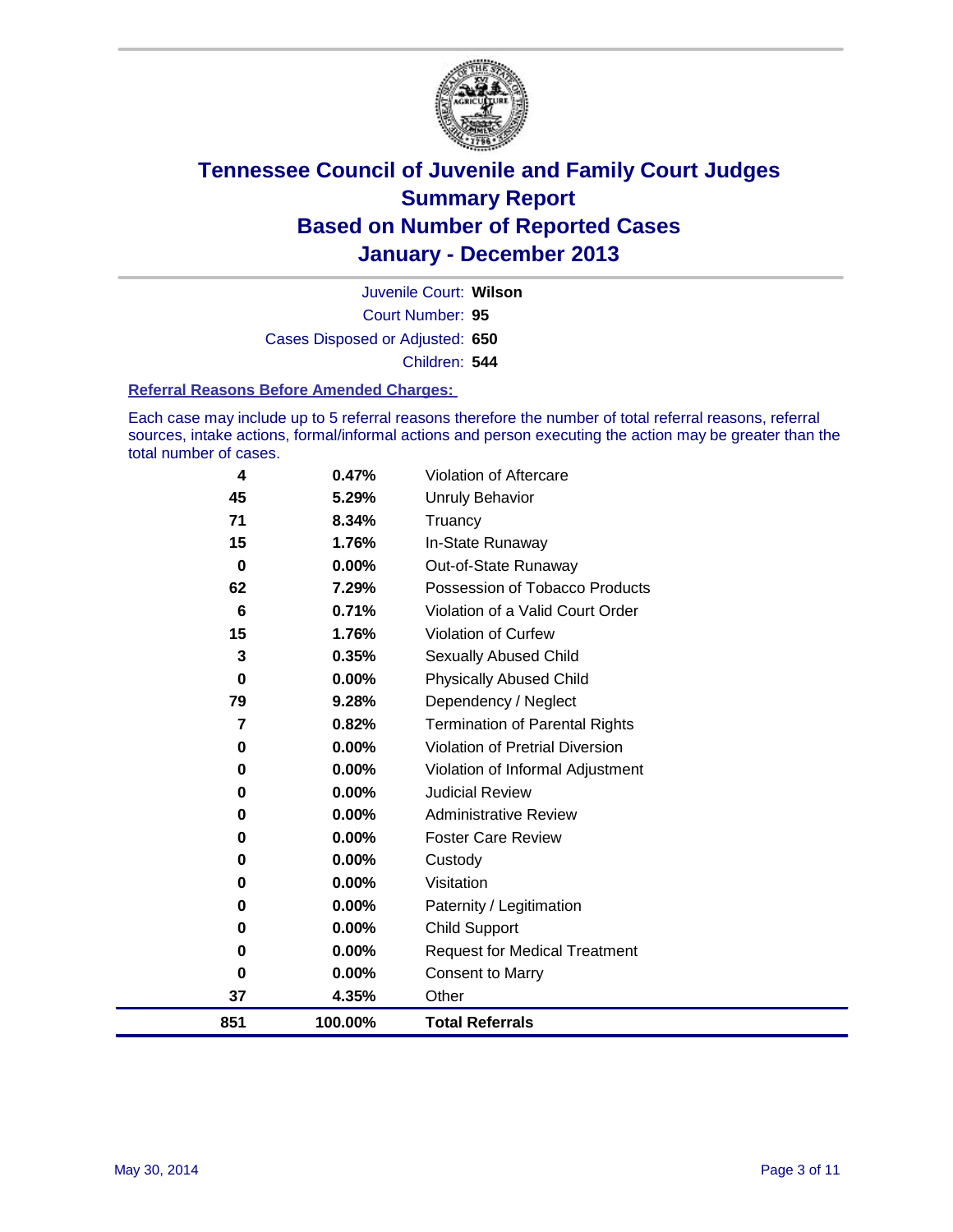

| Juvenile Court: Wilson          |          |                                   |  |  |
|---------------------------------|----------|-----------------------------------|--|--|
| Court Number: 95                |          |                                   |  |  |
| Cases Disposed or Adjusted: 650 |          |                                   |  |  |
|                                 |          | Children: 544                     |  |  |
| <b>Referral Sources: 1</b>      |          |                                   |  |  |
| 562                             | 66.04%   | Law Enforcement                   |  |  |
| 38                              | 4.47%    | Parents                           |  |  |
| 5                               | 0.59%    | <b>Relatives</b>                  |  |  |
| 1                               | 0.12%    | Self                              |  |  |
| 90                              | 10.58%   | School                            |  |  |
| 0                               | $0.00\%$ | <b>CSA</b>                        |  |  |
| 93                              | 10.93%   | <b>DCS</b>                        |  |  |
| 5                               | 0.59%    | <b>Other State Department</b>     |  |  |
| 1                               | 0.12%    | <b>District Attorney's Office</b> |  |  |
| 21                              | 2.47%    | <b>Court Staff</b>                |  |  |
| 0                               | 0.00%    | Social Agency                     |  |  |
| $\mathbf{2}$                    | 0.24%    | <b>Other Court</b>                |  |  |
| 28                              | 3.29%    | Victim                            |  |  |
| $\bf{0}$                        | 0.00%    | Child & Parent                    |  |  |
| 0                               | 0.00%    | Hospital                          |  |  |
| 0                               | 0.00%    | Unknown                           |  |  |
| 5                               | 0.59%    | Other                             |  |  |
| 851                             | 100.00%  | <b>Total Referral Sources</b>     |  |  |

### **Age of Child at Referral: 2**

| 544 | 100.00% | <b>Total Child Count</b> |
|-----|---------|--------------------------|
| 0   | 0.00%   | <b>Unknown</b>           |
| 49  | 9.01%   | Ages 19 and Over         |
| 123 | 22.61%  | Ages 17 through 18       |
| 207 | 38.05%  | Ages 15 through 16       |
| 95  | 17.46%  | Ages 13 through 14       |
| 27  | 4.96%   | Ages 11 through 12       |
| 43  | 7.90%   | Ages 10 and Under        |
|     |         |                          |

<sup>1</sup> If different than number of Referral Reasons (851), verify accuracy of your court's data.

<sup>2</sup> One child could be counted in multiple categories, verify accuracy of your court's data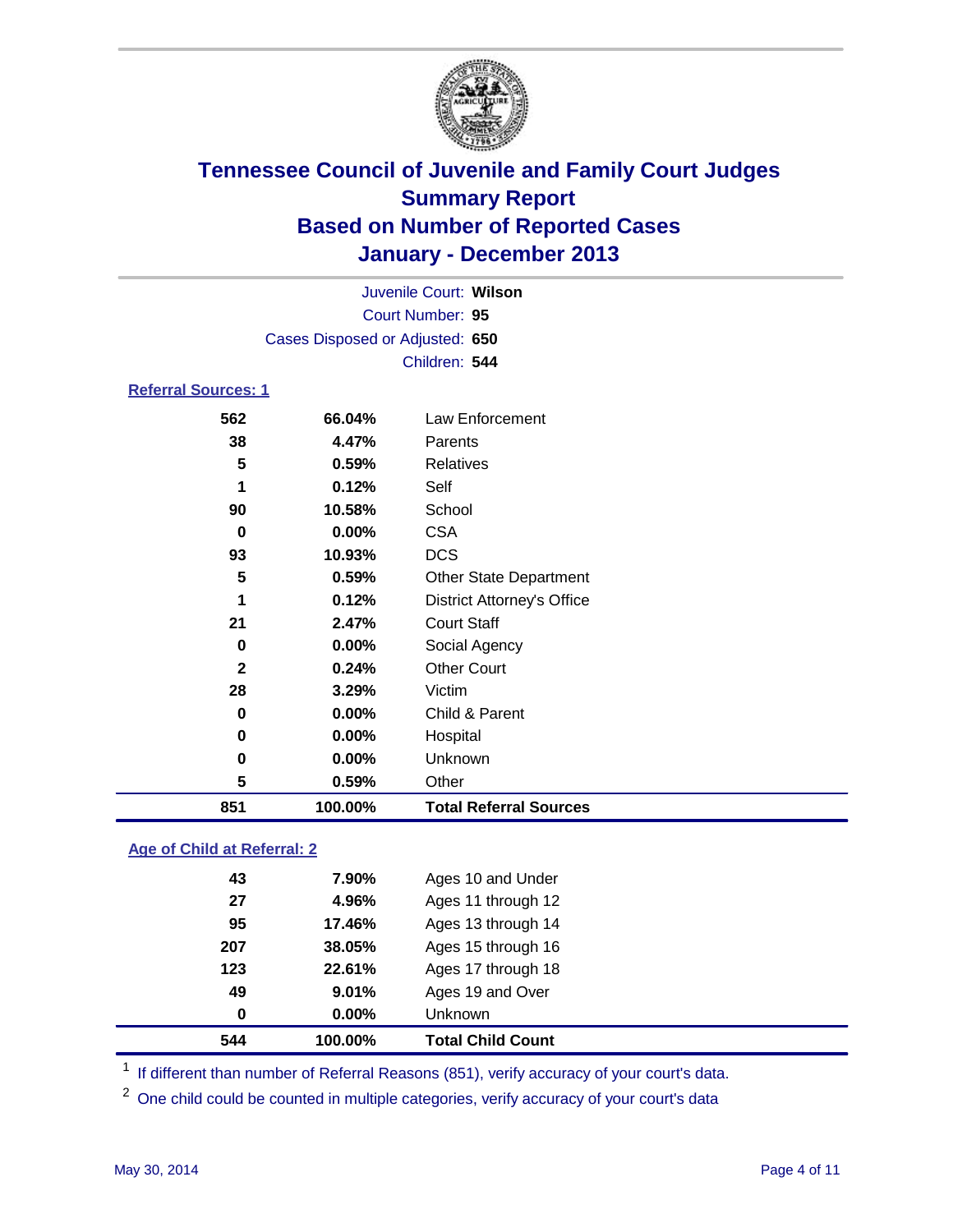

| Juvenile Court: Wilson                  |                                 |                          |  |  |  |
|-----------------------------------------|---------------------------------|--------------------------|--|--|--|
| Court Number: 95                        |                                 |                          |  |  |  |
|                                         | Cases Disposed or Adjusted: 650 |                          |  |  |  |
|                                         | Children: 544                   |                          |  |  |  |
| Sex of Child: 1                         |                                 |                          |  |  |  |
| 333                                     | 61.21%                          | Male                     |  |  |  |
| 204                                     | 37.50%                          | Female                   |  |  |  |
| 7                                       | 1.29%                           | Unknown                  |  |  |  |
| 544                                     | 100.00%                         | <b>Total Child Count</b> |  |  |  |
| Race of Child: 1                        |                                 |                          |  |  |  |
| 390                                     | 71.69%                          | White                    |  |  |  |
| 97                                      | 17.83%                          | African American         |  |  |  |
| 0                                       | 0.00%                           | Native American          |  |  |  |
| 3                                       | 0.55%                           | Asian                    |  |  |  |
| $\overline{\mathbf{4}}$                 | 0.74%                           | Mixed                    |  |  |  |
| 50                                      | 9.19%                           | Unknown                  |  |  |  |
| 544                                     | 100.00%                         | <b>Total Child Count</b> |  |  |  |
| <b>Hispanic Origin: 1</b>               |                                 |                          |  |  |  |
| 18                                      | 3.31%                           | Yes                      |  |  |  |
| 388                                     | 71.32%                          | <b>No</b>                |  |  |  |
| 138                                     | 25.37%                          | Unknown                  |  |  |  |
| 544                                     | 100.00%                         | <b>Total Child Count</b> |  |  |  |
| <b>School Enrollment of Children: 1</b> |                                 |                          |  |  |  |
| 260                                     | 47.79%                          | Yes                      |  |  |  |
| 67                                      | 12.32%                          | <b>No</b>                |  |  |  |
| 217                                     | 39.89%                          | Unknown                  |  |  |  |
| 544                                     | 100.00%                         | <b>Total Child Count</b> |  |  |  |

One child could be counted in multiple categories, verify accuracy of your court's data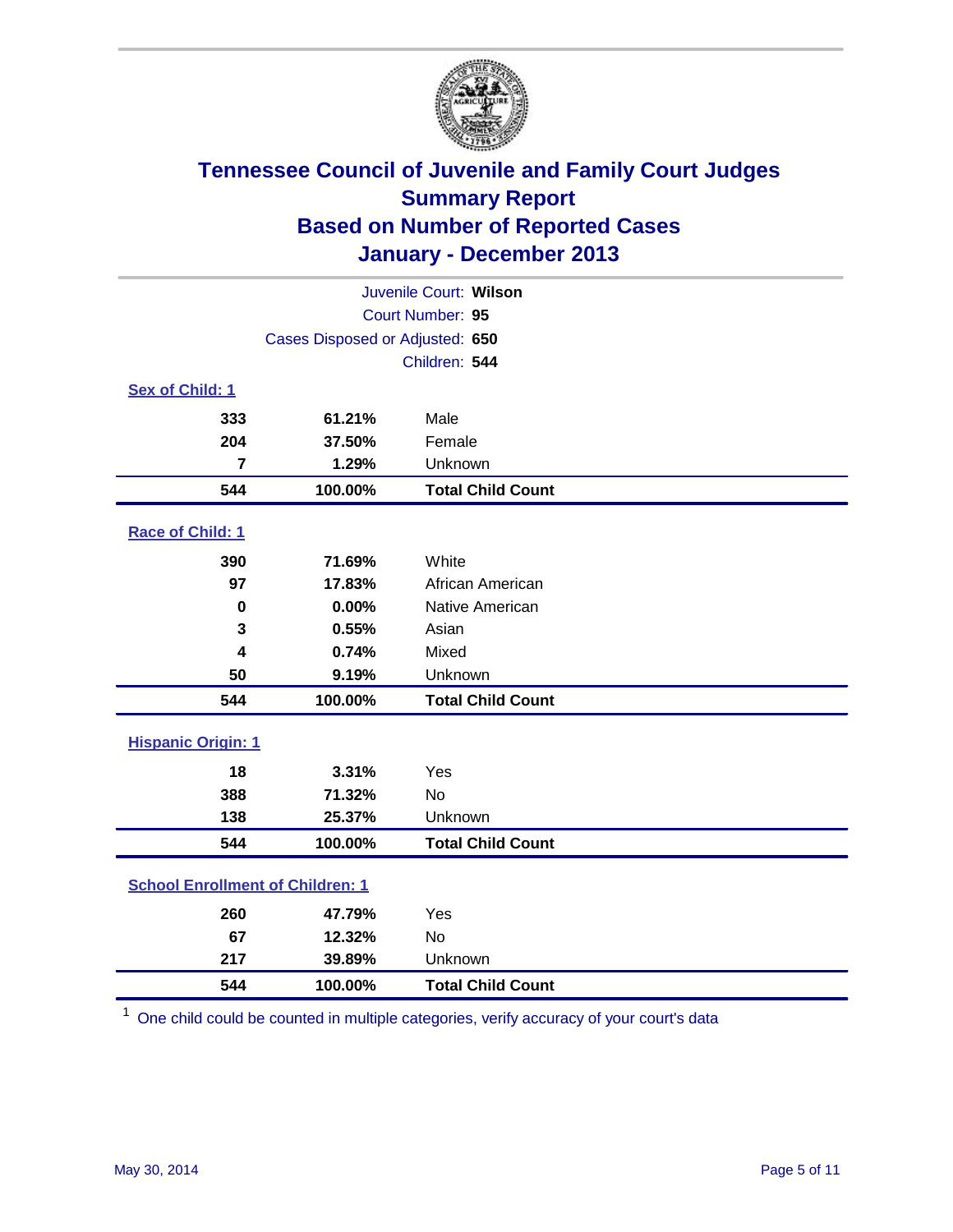

Court Number: **95** Juvenile Court: **Wilson** Cases Disposed or Adjusted: **650** Children: **544**

#### **Living Arrangement of Child at Time of Referral: 1**

| 544 |    | 100.00%  | <b>Total Child Count</b>     |
|-----|----|----------|------------------------------|
|     | 0  | 0.00%    | Other                        |
| 441 |    | 81.07%   | Unknown                      |
|     | 8  | 1.47%    | Independent                  |
|     | 0  | $0.00\%$ | In an Institution            |
|     | 0  | $0.00\%$ | In a Residential Center      |
|     | 1  | 0.18%    | In a Group Home              |
|     | 4  | 0.74%    | With Foster Family           |
|     | 0  | $0.00\%$ | <b>With Adoptive Parents</b> |
|     | 8  | 1.47%    | <b>With Relatives</b>        |
|     | 14 | 2.57%    | With Father                  |
|     | 52 | 9.56%    | With Mother                  |
|     | 3  | 0.55%    | With Mother and Stepfather   |
|     | 0  | $0.00\%$ | With Father and Stepmother   |
|     | 13 | 2.39%    | With Both Biological Parents |
|     |    |          |                              |

#### **Type of Detention: 2**

| 650 | 100.00%  | <b>Total Detention Count</b> |  |
|-----|----------|------------------------------|--|
| 0   | 0.00%    | Other                        |  |
| 118 | 18.15%   | Does Not Apply               |  |
| 532 | 81.85%   | <b>Unknown</b>               |  |
| 0   | $0.00\%$ | <b>Psychiatric Hospital</b>  |  |
| 0   | 0.00%    | Jail - No Separation         |  |
| 0   | 0.00%    | Jail - Partial Separation    |  |
| 0   | 0.00%    | Jail - Complete Separation   |  |
| 0   | 0.00%    | Juvenile Detention Facility  |  |
| 0   | $0.00\%$ | Non-Secure Placement         |  |
|     |          |                              |  |

<sup>1</sup> One child could be counted in multiple categories, verify accuracy of your court's data

If different than number of Cases (650) verify accuracy of your court's data.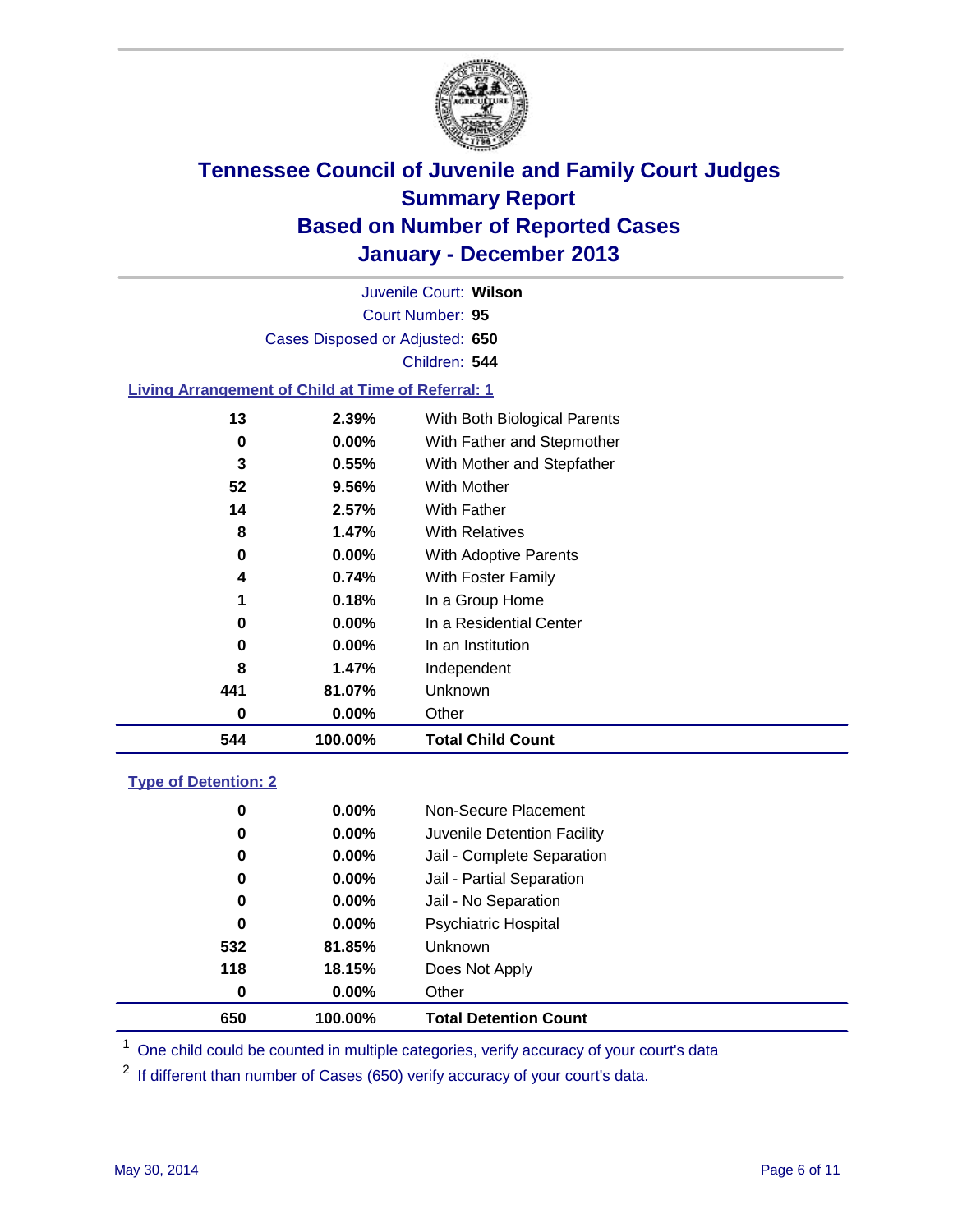

| $\mathbf{2}$                    | 0.24%                                              | Other                               |  |  |  |
|---------------------------------|----------------------------------------------------|-------------------------------------|--|--|--|
| $\mathbf{2}$                    | 0.24%                                              | Does Not Apply                      |  |  |  |
| 670                             | 78.73%                                             | Unknown                             |  |  |  |
| $\bf{0}$                        | 0.00%                                              | Scheduling of Foster Care Review    |  |  |  |
| $\bf{0}$                        | 0.00%                                              | Scheduling of Administrative Review |  |  |  |
| 6                               | 0.71%                                              | Scheduling of Judicial Review       |  |  |  |
| $\bf{0}$                        | 0.00%                                              | Notification of Paternity Processed |  |  |  |
| 138                             | 16.22%                                             | <b>Citation Processed</b>           |  |  |  |
| $\overline{2}$                  | 0.24%                                              | <b>Motion Filed</b>                 |  |  |  |
| 31                              | 3.64%                                              | <b>Petition Filed</b>               |  |  |  |
| <b>Intake Actions: 2</b>        |                                                    |                                     |  |  |  |
| 650                             | 100.00%                                            | <b>Total Placement Count</b>        |  |  |  |
| $\bf{0}$                        | 0.00%                                              | Other                               |  |  |  |
| 118                             | 18.15%                                             | Does Not Apply                      |  |  |  |
| 532                             | 81.85%                                             | Unknown                             |  |  |  |
| $\bf{0}$                        | 0.00%                                              | <b>Psychiatric Hospital</b>         |  |  |  |
| $\bf{0}$                        | 0.00%                                              | <b>Foster Family Home</b>           |  |  |  |
| 0                               | 0.00%                                              | Shelter / Group Home                |  |  |  |
| 0                               | 0.00%                                              | Jail                                |  |  |  |
| $\bf{0}$                        | 0.00%<br>Juvenile Detention Facility               |                                     |  |  |  |
| 0                               | 0.00%<br>Returned to Prior Living Arrangement      |                                     |  |  |  |
|                                 | <b>Placement After Secure Detention Hearing: 1</b> |                                     |  |  |  |
|                                 |                                                    | Children: 544                       |  |  |  |
| Cases Disposed or Adjusted: 650 |                                                    |                                     |  |  |  |
|                                 | Court Number: 95                                   |                                     |  |  |  |
| Juvenile Court: Wilson          |                                                    |                                     |  |  |  |

<sup>1</sup> If different than number of Cases (650) verify accuracy of your court's data.

If different than number of Referral Reasons (851), verify accuracy of your court's data.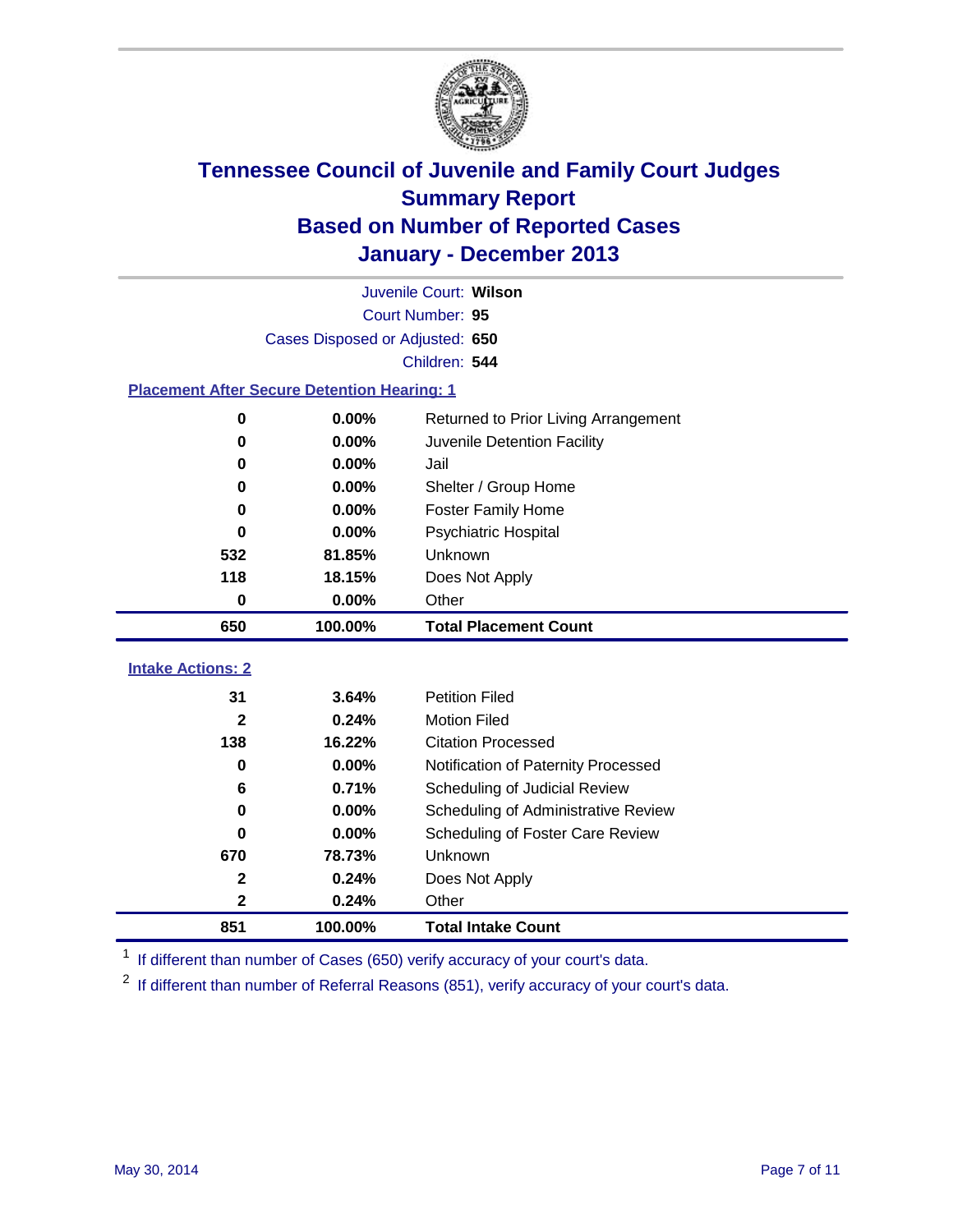

Court Number: **95** Juvenile Court: **Wilson** Cases Disposed or Adjusted: **650** Children: **544**

### **Last Grade Completed by Child: 1**

| 7           | 1.29%   | Too Young for School     |
|-------------|---------|--------------------------|
| 0           | 0.00%   | Preschool                |
| 1           | 0.18%   | Kindergarten             |
| $\mathbf 2$ | 0.37%   | 1st Grade                |
| 0           | 0.00%   | 2nd Grade                |
| $\mathbf 2$ | 0.37%   | 3rd Grade                |
| $\mathbf 2$ | 0.37%   | 4th Grade                |
| 14          | 2.57%   | 5th Grade                |
| 23          | 4.23%   | 6th Grade                |
| 20          | 3.68%   | 7th Grade                |
| 46          | 8.46%   | 8th Grade                |
| 56          | 10.29%  | 9th Grade                |
| 65          | 11.95%  | 10th Grade               |
| 43          | 7.90%   | 11th Grade               |
| 25          | 4.60%   | 12th Grade               |
| 0           | 0.00%   | Non-Graded Special Ed    |
| $\bf{0}$    | 0.00%   | <b>GED</b>               |
| $\bf{0}$    | 0.00%   | Graduated                |
| 4           | 0.74%   | Never Attended School    |
| 231         | 42.46%  | Unknown                  |
| 3           | 0.55%   | Other                    |
| 544         | 100.00% | <b>Total Child Count</b> |

| 544          | 100.00% | <b>Total Child Count</b> |  |
|--------------|---------|--------------------------|--|
| 461          | 84.74%  | Unknown                  |  |
| 81           | 14.89%  | No                       |  |
| $\mathbf{2}$ | 0.37%   | Yes                      |  |
|              |         |                          |  |

One child could be counted in multiple categories, verify accuracy of your court's data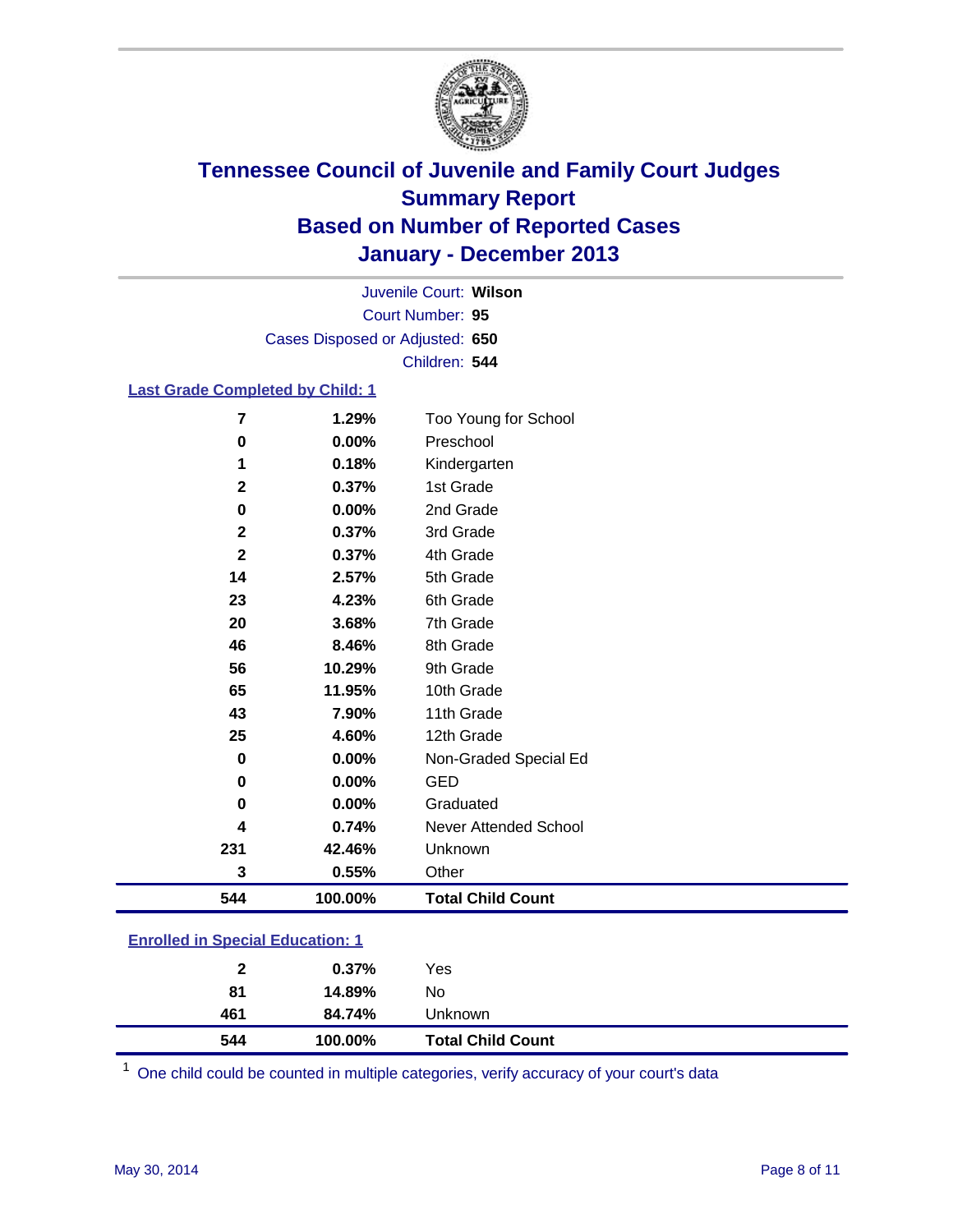

|                              |                                 | Juvenile Court: Wilson    |
|------------------------------|---------------------------------|---------------------------|
|                              |                                 | Court Number: 95          |
|                              | Cases Disposed or Adjusted: 650 |                           |
|                              |                                 | Children: 544             |
| <b>Action Executed By: 1</b> |                                 |                           |
| 848                          | 99.65%                          | Judge                     |
| $\mathbf{2}$                 | 0.24%                           | Magistrate                |
| 0                            | $0.00\%$                        | <b>YSO</b>                |
| 1                            | 0.12%                           | Other                     |
| 0                            | $0.00\%$                        | Unknown                   |
| 851                          | 100.00%                         | <b>Total Action Count</b> |

### **Formal / Informal Actions: 1**

| 142      | 16.69%   | Dismissed                                        |
|----------|----------|--------------------------------------------------|
| 56       | 6.58%    | Retired / Nolle Prosequi                         |
| 358      | 42.07%   | <b>Complaint Substantiated Delinquent</b>        |
| 155      | 18.21%   | <b>Complaint Substantiated Status Offender</b>   |
| 59       | 6.93%    | <b>Complaint Substantiated Dependent/Neglect</b> |
| 0        | $0.00\%$ | <b>Complaint Substantiated Abused</b>            |
| 0        | $0.00\%$ | <b>Complaint Substantiated Mentally III</b>      |
| 3        | 0.35%    | Informal Adjustment                              |
| 17       | 2.00%    | <b>Pretrial Diversion</b>                        |
| 5        | 0.59%    | <b>Transfer to Adult Court Hearing</b>           |
| 0        | $0.00\%$ | Charges Cleared by Transfer to Adult Court       |
| 0        | $0.00\%$ | Special Proceeding                               |
| 0        | $0.00\%$ | <b>Review Concluded</b>                          |
| $\bf{0}$ | $0.00\%$ | Case Held Open                                   |
| 56       | 6.58%    | Other                                            |
| 0        | $0.00\%$ | Unknown                                          |
| 851      | 100.00%  | <b>Total Action Count</b>                        |

<sup>1</sup> If different than number of Referral Reasons (851), verify accuracy of your court's data.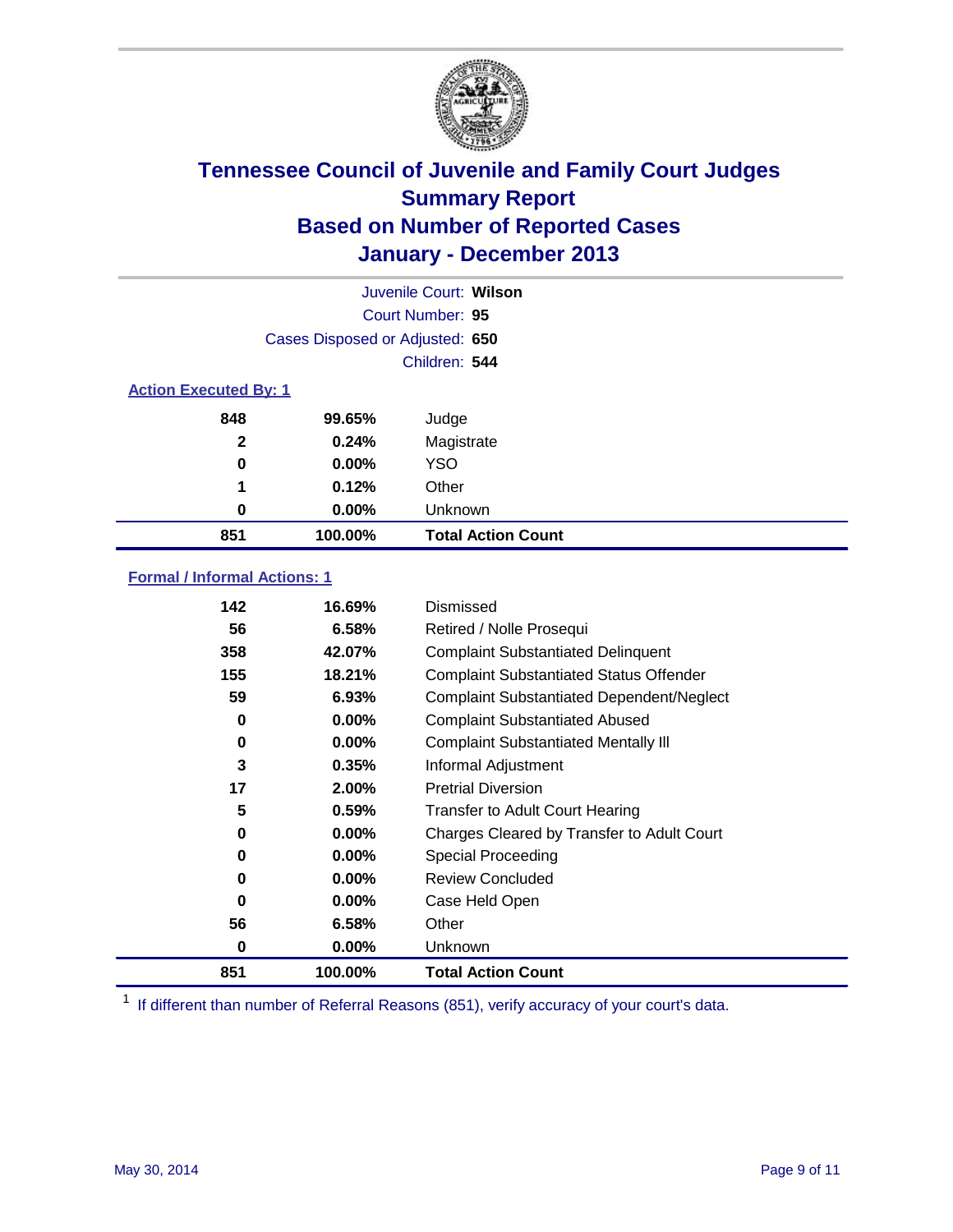

|                       |                                 | Juvenile Court: Wilson                                |
|-----------------------|---------------------------------|-------------------------------------------------------|
|                       |                                 | Court Number: 95                                      |
|                       | Cases Disposed or Adjusted: 650 |                                                       |
|                       |                                 | Children: 544                                         |
| <b>Case Outcomes:</b> |                                 | There can be multiple outcomes for one child or case. |
| 119                   | 8.56%                           | Case Dismissed                                        |
| 4                     | 0.29%                           | Case Retired or Nolle Prosequi                        |
| 0                     | 0.00%                           | Warned / Counseled                                    |
| 111                   | 7.99%                           | Held Open For Review                                  |
| 6                     | 0.43%                           | Supervision / Probation to Juvenile Court             |
| 0                     | 0.00%                           | <b>Probation to Parents</b>                           |
| 1                     | 0.07%                           | Referral to Another Entity for Supervision / Service  |
| 5                     | 0.36%                           | Referred for Mental Health Counseling                 |
| 16                    | 1.15%                           | Referred for Alcohol and Drug Counseling              |
| 0                     | 0.00%                           | <b>Referred to Alternative School</b>                 |
| 0                     | 0.00%                           | Referred to Private Child Agency                      |
| 0                     | 0.00%                           | Referred to Defensive Driving School                  |
| 0                     | 0.00%                           | Referred to Alcohol Safety School                     |
| 0                     | 0.00%                           | Referred to Juvenile Court Education-Based Program    |
| 0                     | 0.00%                           | Driver's License Held Informally                      |
| 0                     | 0.00%                           | <b>Voluntary Placement with DMHMR</b>                 |
| 0                     | 0.00%                           | <b>Private Mental Health Placement</b>                |
| 0                     | 0.00%                           | <b>Private MR Placement</b>                           |
| 1                     | 0.07%                           | Placement with City/County Agency/Facility            |
| 10                    | 0.72%                           | Placement with Relative / Other Individual            |
| 170                   | 12.23%                          | Fine                                                  |
| 199                   | 14.32%                          | <b>Public Service</b>                                 |
| 17                    | 1.22%                           | Restitution                                           |
| 0                     | 0.00%                           | <b>Runaway Returned</b>                               |
| 80                    | 5.76%                           | No Contact Order                                      |
| 0                     | 0.00%                           | Injunction Other than No Contact Order                |
| 8                     | 0.58%                           | <b>House Arrest</b>                                   |
| 1                     | 0.07%                           | <b>Court Defined Curfew</b>                           |
| 2                     | 0.14%                           | Dismissed from Informal Adjustment                    |
| 0                     | 0.00%                           | <b>Dismissed from Pretrial Diversion</b>              |
| 7                     | 0.50%                           | Released from Probation                               |
| 2                     | 0.14%                           | <b>Transferred to Adult Court</b>                     |
| 0                     | $0.00\%$                        | <b>DMHMR Involuntary Commitment</b>                   |